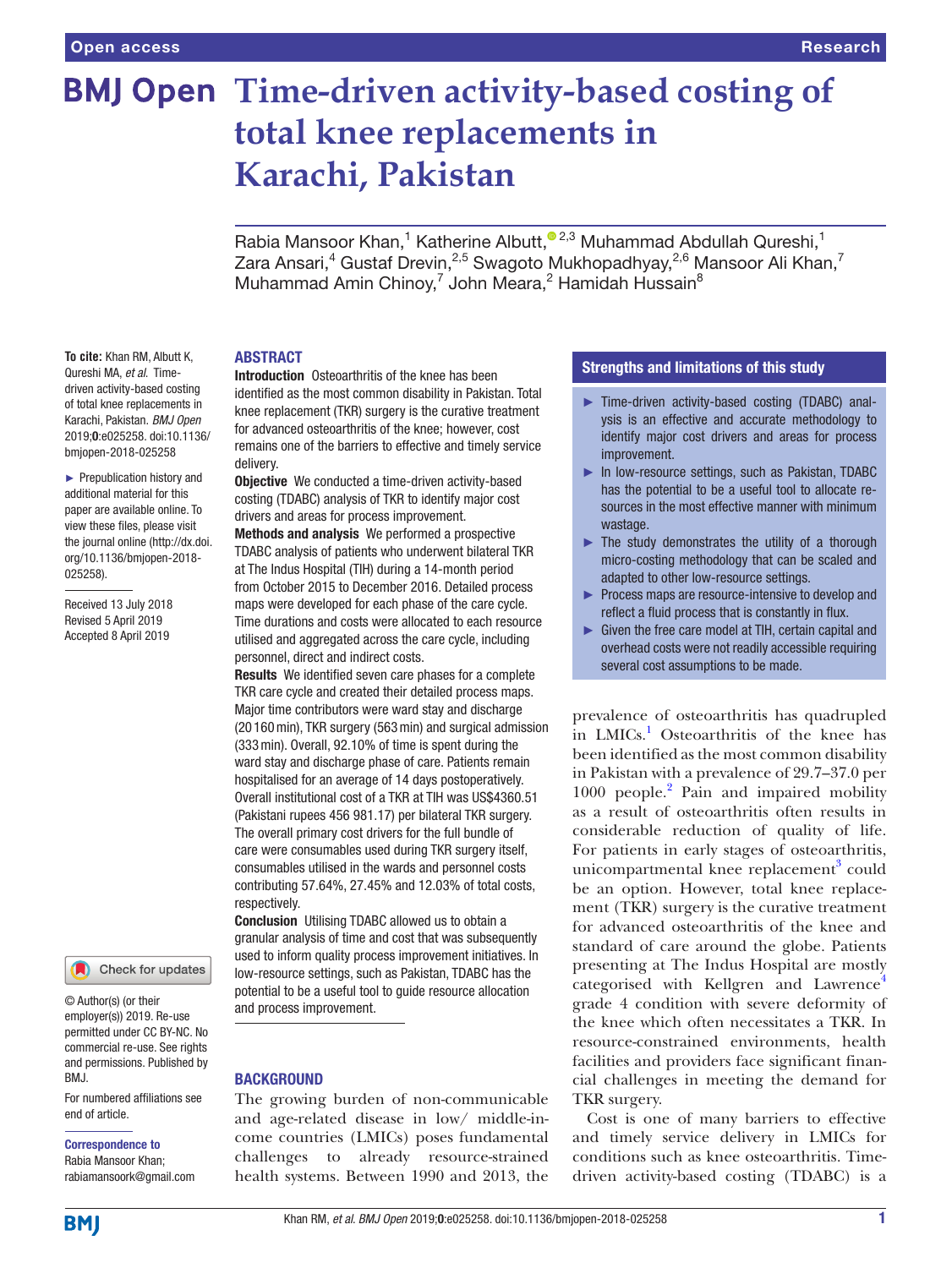value-based costing methodology that is applicable to health systems in  $LMICs$ ,<sup>[5](#page-6-4)</sup> as it allows system inefficiencies to be reduced, efficiencies to be maximised and cost containment to be evaluated based on the time required to perform the service and unit cost of supplying capacity. The methodology involves: (1) defining the care cycle; (2) mapping the processes involved; (3) determining the time spent utilising each resource; (4) estimating the direct and indirect costs for each resource; (5) multiplying cost per resource by the time spent to determine the capacity cost rate (CCR) and ([6](#page-6-5)) aggregating all costs. $^{\circ}$ Importantly, this costing approach is generalisable across a range of medical conditions and clinical contexts.<sup>[7](#page-6-6)</sup> The 'bottom-up' approach allows researchers, clinicians and policymakers to estimate the clinical and administrative cost of the full life cycle of the medical condition, thereby informing process improvement and cost containment.<sup>89</sup>

The Indus Hospital (TIH) in Karachi, Pakistan, is a 273-bed free-of-charge hospital that provides free quality medical and surgical care to patients, including TKR. Despite being a tertiary facility that could handle higher volumes, TIH has been forced to limit the number of TKRs due to high costs. Consequently, the current waiting time for TKR at TIH averages approximately 5years. The application of cost-containment and process improvement strategies was thought to be necessary to enhance TIH's TKR efficiency and throughput. TDABC has effectively estimated cost and efficiency of TKR surgery in multiple high-income settings; however, this study is the first to describe the application of TDABC for knee replacement in an LMIC. $9-11$  We conducted a TDABC analysis of TKR to identify major cost drivers and areas for process improvement at TIH in Karachi, Pakistan.

#### **METHODS**

We performed a prospective TDABC analysis of patients who underwent bilateral TKR at TIH during a 14-month period from October 2015 to December 2016.

#### The care cycle

TDABC is based on the unit cost of supplying time and capacity required to perform the service in question. The care cycle was defined as the time from the patient's initial appointment at the family medicine clinic (FMC), a general practice clinic for the hospital that serves as a patient's first point of contact, until their 3-month postoperative visit. From the FMC, patients are typically referred to the orthopaedic department for a specialist consultation, which includes radiologic imaging and preoperative anaesthesia assessment. If patients require surgery, their names are added to the waiting list. Typically, patients are admitted a day prior to the surgery for preoperative reassessment and preparation. On the day of surgery, after a short wait in the holding area, patients enter the operating theatre. For bilateral knee surgery, the TKRs are performed by two surgeons simultaneously. The postoperative admission period involves physiotherapy in the ward

until discharge. Postoperative follow-up is conducted at the orthopaedic consultation clinic at 15, 30 and 90 days after discharge.

#### Process mapping

Detailed process maps were developed for each phase of the care cycle to demonstrate and understand all steps, resources and decisions in a patient care cycle. Such process mapping depicts the activities performed for patients as they transit through the cycle of care, incorporating capacity-supplying resources they encounter such as personnel, facilities, equipment and consumables. Iterative discussions were held with key stakeholders to understand the clinical workflow for TKR patients at TIH. For each activity in the process map, between five to eight patients were directly observed by the research team and followed as they progressed through the complete care cycle. Activities related to the process were timed and recorded. Process or activity times were defined as the time spent receiving care or while a staff member is directly involved in facilitating or assisting a patient, whereas wait times were defined as the time spent waiting to receive care. Data on staffing numbers, resources and time duration of activities were collected by direct observation until stable averages were reached. Subsequently, care maps were validated through multidisciplinary meetings with frontline staff and management.

#### Personnel costs

The cost per unit time for all personnel directly involved in TKR patient care (doctors, nurses, receptionists, welfare officers, phlebotomists and so on) was tabulated using salary figures from human resources department. Total working hours (excluding holidays, leaves and breaks) were obtained from duty rosters. The time spent at each point of contact was directly obtained through process mapping. We then calculated salary costs per minute based on CCR for all personnel who participated in the care of TKR patients. Staff cost per minute was multiplied by the number of minutes spent with each patient.

#### Direct costs

Consumable costs of implants, medications, testing and supplies were estimated at TIH's discounted purchase. Direct and support costs for each resource were collected from the finance, maintenance, supply chain and central stores departments at TIH.

#### Indirect costs

Costs that do not directly contribute to individual patient care and yet contribute to overall cost were included as indirect costs. Costs such as salary of hospital administrators, health systems information technology, operating theatre maintenance, utilities and departmental overheads were incorporated in the analysis. Cost data for space and electricity consumption were calculated by direct consumption for each process point. Overhead costs were obtained from the finance department at TIH and were allocated for each section of the hospital based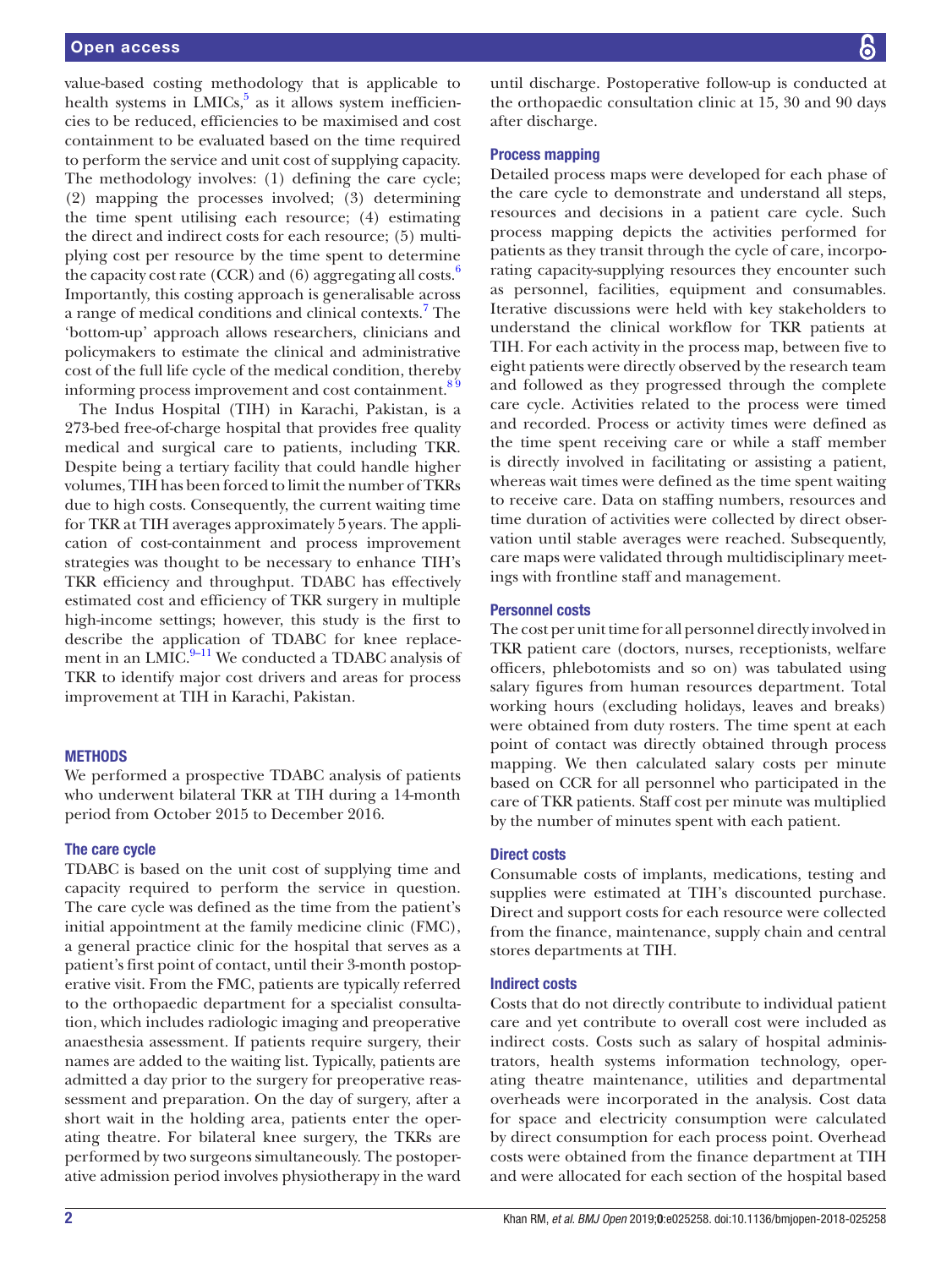

<span id="page-2-0"></span>Figure 1 Summary of patient pathway for bilateral total knee replacement (TKR). The process pathway identified seven unique points visited by a bilateral TKR patient which were family medicine clinic, orthopaedic consulting clinic, preanaesthesia clinic, admission for surgery, TKR surgery, ward stay and discharge, and follow-up.

on cost of equipment, payroll, volume of patients, area per square foot and number of employees. Depreciation was calculated for buildings and machinery.

#### Data analysis

Descriptive statistics were used to report minutes spent on processes and activities. Costing was performed using Pakistani rupees (PKR) and converted to US dollars (US\$) at an average exchange rate for the duration of the study (PKR 104.8 to US\$1.00) using State Bank of Pakistan's historical currency conversion rates for the study period. All costs were aggregated across the care cycle.

#### Ethics

All personnel and patient information was anonymised. Ethical clearance for the research was granted by the Interactive Research and Development Institutional Review Board and Boston Children's Hospital that waived the requirement of informed consent as it was no more than a minimal risk study. Patient processes were observed only for time information, and hospital authorities were informed.

#### Patient and public involvement

There was no direct patient involvement. Instead, this was a prospective observational study of the time a TKR patient spent visiting different phases of care at TIH.

#### **RESULTS**

The TKR pathway was prospectively mapped on 55 TKR patients. The average age for patients who had their TKRs during the study duration was 58.4±1.7 years and the male to female distribution was 31% and 69%, respectively. Median length of stay (LOS) was 14days (IQR 6) and all patients were discharged to their own home.

#### Phases of care

We identified seven phases of care for a complete TKR care cycle. The phases in order from admission to discharge were: FMC, orthopaedic consulting clinic, preanaesthesia clinic, admission for surgery, TKR surgery, ward stay and discharge, and follow-up [\(figure](#page-2-0) 1). Detailed process maps for each phase of care were created ([figure](#page-2-1) 2 contains a sample process map; remaining process maps are included in the online [supplementary material\)](https://dx.doi.org/10.1136/bmjopen-2018-025258). A total of 28 types of personnel were involved in the TKR pathway. All clinical care activities were mapped in detail during a patient's entire hospital course. Time duration and cost were allocated to each resource utilised [\(figure](#page-3-0) 3).

#### Process times

Major time contributors were ward stay and discharge (20 160 min), TKR surgery: its set-up, procedure and winding up from the theatre (563min), and surgical admission  $(333 \text{ min})$  ([table](#page-3-1) 1). Overall,  $92.10\%$  of time is spent during the ward stay and discharge phase of care. Patients remain hospitalised for an average of 14 days postoperatively. At all points of contact, the patient spent more than three-quarters of their time waiting between processes, relative to overall process times, with the exception being the TKR surgery itself. The longest wait times were observed for admission processes, whereas the operating theatre process used time most efficiently.



<span id="page-2-1"></span>Figure 2 Process map for a visit to the family medicine clinic. Process map for the first point of contact at the hospital for a total knee replacement patient is shown. Rectangles denote different activities, and circles denote the duration they take. Green circles denote the time taken for a process, whereas blue circles denote the time taken waiting between processes. Rhombus denotes a decision node with alternative routes to follow (for example, 'is a blood test needed?'). Stadium shape denotes the end point in a phase of care (patient enters next phase of care). Connectors show the direction of the process flow.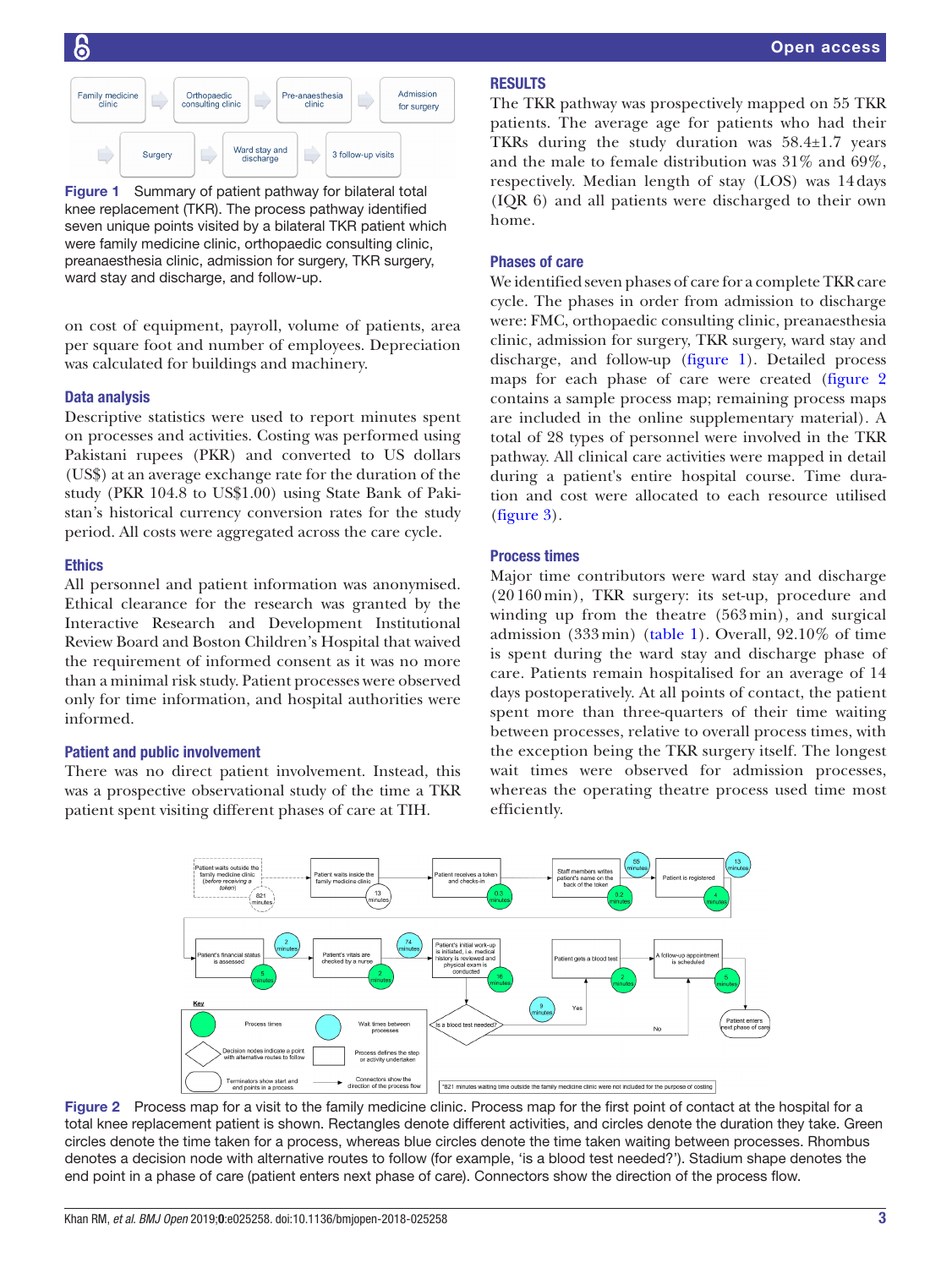<span id="page-3-0"></span>

Figure 3 Distribution of time and costs by segment of care. Top percentage bar diagram denotes the percentage allocation of time (minutes) for the entire length of process times spent by a total knee replacement (TKR) patient. Bottom percentage bar diagram denotes the percentage allocation of costs (US\$) for the total cost spent on a TKR patient. Horizontal axis shows the percentage (from 0 to 100) dedicated to time and costs, respectively, for the two percentage bar diagrams.

#### Overall cost

Overall institutional cost of a TKR at TIH was US\$4360.51 (PKR 456 981.17) per bilateral TKR surgery. The cost for personnel in the TKR care cycle was US\$524.44 [\(table](#page-4-0) 2). The total cost of consumables was US\$3737.49 of which US\$2513.55 were incurred during the TKR surgical procedure ([table](#page-5-0) 3). More than half of total cost (57.64%; US\$2513.55) is attributable to knee implants, anaesthesia, and consumables used during the procedure. Overhead costs added up to US\$98.58, representing only 2.26% of total cost ([table](#page-3-1) 1).

The overall primary cost drivers for the full bundle of care were consumables used during TKR surgery itself, consumables utilised in the wards and personnel costs contributing 57.64%, 27.45% and 12.03% of total costs, respectively. Overall, the TKR surgery phase accounts for 68.28% of overall cost, with ward stay and discharge contributing 29.58% and the remaining five phases contributing less than 1% of total cost each.

#### **DISCUSSION**

Utilising TDABC, we calculated the total cost of a bilateral TKR surgery from initial consultation through 3-month postoperative follow-up at TIH to be US\$4360.51. The major cost drivers identified were consumables used during TKR surgery (primarily implants), consumables utilised in the wards (including items and services such as IV and pain medications, physiotherapy, rehabilitation, meals and bed occupancy charges) and personnel costs. Concurrently, the process mapping identified possible interventions for quality improvement in the TKR pathway.

The earliest costing study published for knee arthroplasty was performed over three decades ago and estimated the total cost of inpatient treatment at approximately US\$5490. $^{12}$  More recent studies have estimated costs at US\$8500–US\$17 000, but few of these studies have detailed their costing methodology or taken into account indirect costs. $13-16$  A TDABC analysis of TKR

<span id="page-3-1"></span>

| Table 1<br>Cost and duration by phase of care |                              |                                     |                                  |           |                    |                               |                             |         |
|-----------------------------------------------|------------------------------|-------------------------------------|----------------------------------|-----------|--------------------|-------------------------------|-----------------------------|---------|
|                                               | Family<br>medicine<br>clinic | Orthopaedic<br>consulting<br>clinic | Preanaesthesia Surgery<br>clinic | admission | <b>TKR</b> surgery | Ward<br>stay and<br>discharge | Follow-up<br>(three visits) | Total   |
| Cost                                          |                              |                                     |                                  |           |                    |                               |                             |         |
| Consumables (US\$)                            | 0.02                         | 5.39                                | 5.39                             | 0.20      | 2513.55            | 1196.77                       | 16.17                       | 3737.49 |
| Direct labour (US\$)                          | 1.18                         | 25.52                               | 1.07                             | 0.19      | 410.49             | 84.15                         | 1.83                        | 524.44  |
| Overheads (US\$)                              | 3.11                         | 11.66                               | 3.89                             | 0.01      | 53.37              | 9.02                          | 17.52                       | 98.58   |
| Total (US\$)                                  | 4.31                         | 42.58                               | 10.36                            | 0.39      | 2977.41            | 1289.95                       | 35.52                       | 4360.51 |
| Percentage of total cost                      | 0.10                         | 0.98                                | 0.24                             | 0.01      | 68.28              | 29.58                         | 0.81                        | 100     |
| <b>Duration</b>                               |                              |                                     |                                  |           |                    |                               |                             |         |
| Overall process times<br>(min)                | 200                          | 145                                 | 159                              | 333       | 563                | 20160                         | 330                         | 21890   |
| Wait times (min)                              | 153                          | 125                                 | 125                              | 304       | 25                 |                               | 288                         | 1020    |
| Wait/overall process time<br>$(\% )$          | 76.50                        | 86.21                               | 78.62                            | 91.29     | 4.44               |                               | 87.27                       | 4.66    |
| Percentage of total<br>duration               | 0.91                         | 0.66                                | 0.73                             | 1.52      | 2.57               | 92.10                         | 1.51                        | 100     |
| TKD total knop raplacement                    |                              |                                     |                                  |           |                    |                               |                             |         |

TKR, total knee replacement.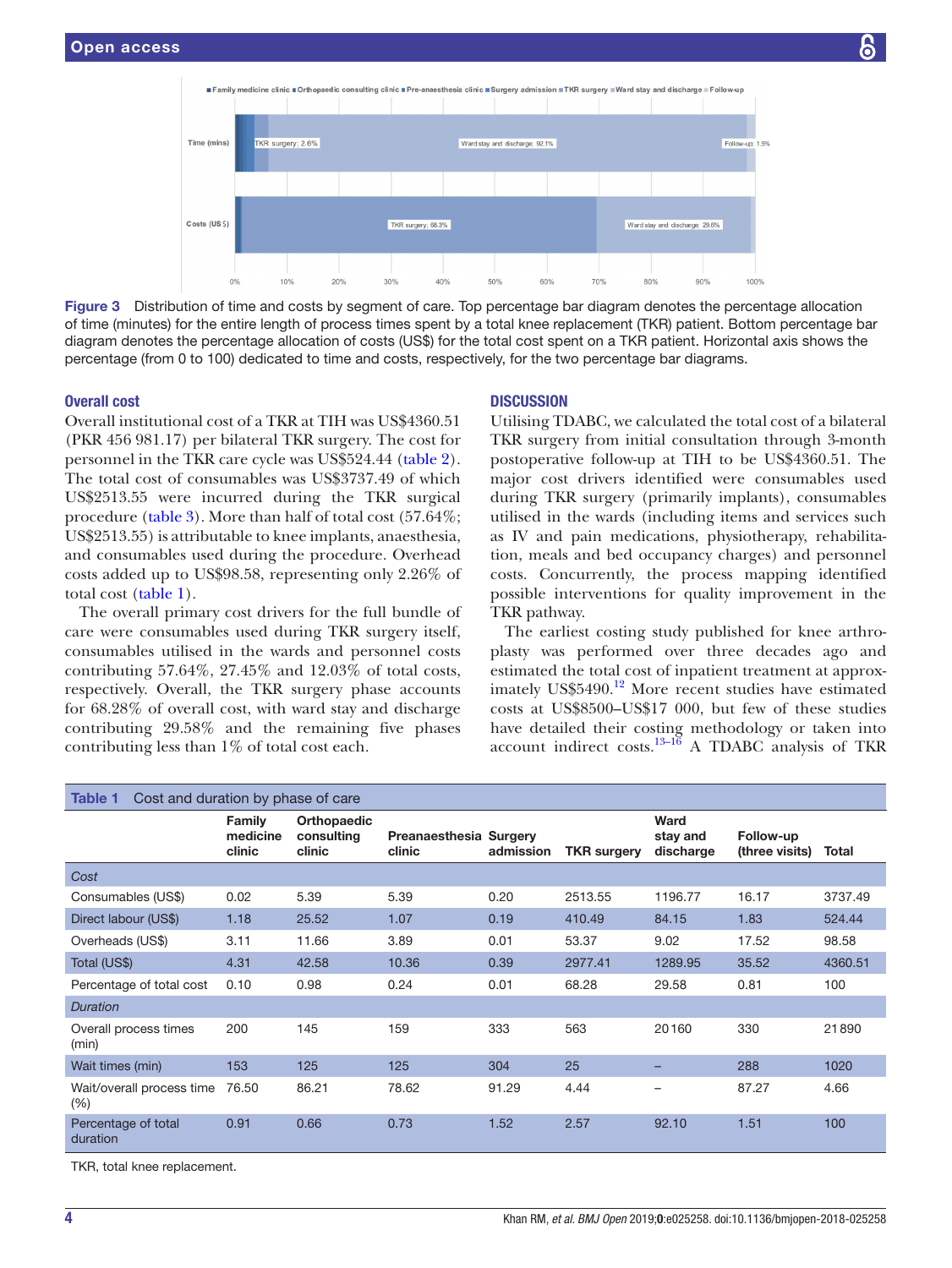<span id="page-4-0"></span>

| <b>Table 2</b><br>Personnel costs |                            |                               |                                  |                                |                     |                             |
|-----------------------------------|----------------------------|-------------------------------|----------------------------------|--------------------------------|---------------------|-----------------------------|
| Point of<br>contact               | Personnel                  | Cost per minute<br>(US\$/min) | Time spent on a<br>patient (min) | Total cost per<br>visit (US\$) | Number of<br>visits | <b>Total cost</b><br>(US\$) |
| Family medicine<br>clinic         | Doctor                     | 0.05                          | 16                               | 0.85                           | $\mathbf{1}$        | 1.18                        |
|                                   | <b>Nurse</b>               | 0.02                          | $\overline{c}$                   | 0.04                           |                     |                             |
|                                   | Receptionist               | 0.02                          | $\overline{4}$                   | 0.07                           |                     |                             |
|                                   | Welfare officer            | 0.03                          | 5                                | 0.16                           |                     |                             |
|                                   | Phlebotomist               | 0.03                          | $\overline{2}$                   | 0.06                           |                     |                             |
| Orthopaedic                       | Consultant 1               | 0.51                          | 9                                | 4.58                           | $\mathbf{1}$        | 25.52                       |
| consulting clinic                 | Consultant 2               | 2.09                          | 9                                | 18.79                          |                     |                             |
|                                   | Resident                   | 0.05                          | 9                                | 0.42                           |                     |                             |
|                                   | Senior registrar           | 0.17                          | 9                                | 1.52                           |                     |                             |
|                                   | X-ray personnel            | 0.02                          | 8                                | 0.14                           |                     |                             |
|                                   | Receptionist               | 0.02                          | 4                                | 0.07                           |                     |                             |
| Preanaesthesia                    | Doctor                     | 0.06                          | 18                               | 1.05                           | $\mathbf{1}$        | 1.07                        |
| clinic                            | Receptionist               | 0.02                          | $\mathbf{1}$                     | 0.02                           |                     |                             |
| Surgery admission                 | Receptionist               | 0.02                          | 1                                | 0.02                           | $\mathbf{1}$        | 0.19                        |
|                                   | Welfare officer            | 0.03                          | 5                                | 0.17                           |                     |                             |
| <b>TKR</b> surgery                | Orthopaedic surgeon 1      | 0.6                           | 261                              | 156.6                          | $\mathbf{1}$        | 410.49                      |
|                                   | Orthopaedic surgeon 2      | 0.7                           | 261                              | 182.7                          |                     |                             |
|                                   | Anaesthesiology consultant | 0.42                          | 40                               | 16.8                           |                     |                             |
|                                   | Anaesthesiology resident   | 0.12                          | 40                               | 4.8                            |                     |                             |
|                                   | Orthopaedic resident 1     | 0.07                          | 261                              | 18.27                          |                     |                             |
|                                   | Orthopaedic resident 2     | 0.08                          | 261                              | 20.88                          |                     |                             |
|                                   | Technician 1               | 0.01                          | 261                              | 2.61                           |                     |                             |
|                                   | Technician 2               | 0.01                          | 261                              | 2.61                           |                     |                             |
|                                   | CSSD staff 1               | 0.01                          | 261                              | 2.61                           |                     |                             |
|                                   | CSSD staff 2               | 0.01                          | 261                              | 2.61                           |                     |                             |
| Ward stay<br>and discharge        | Resident medical officer   | 0.04                          | 3                                | 0.12                           | 14                  | 84.15*                      |
|                                   | Nurse (R/N)                | 0.04                          | 3                                | 0.12                           |                     |                             |
|                                   | Nurse (N/A)                | 0.02                          | 3                                | 0.06                           |                     |                             |
|                                   | Physiotherapist            | 0.06                          | 29                               | 1.69                           |                     |                             |
|                                   | Orthopaedic resident       | 0.05                          | 4                                | 0.18                           |                     |                             |
|                                   | Orthopaedic consultant     | 0.84                          | 4                                | 3.36                           |                     |                             |
|                                   | Pain management personnel  | 0.1                           | 4                                | 0.38                           |                     |                             |
|                                   | X-ray personnel            | 0.02                          | $\overline{4}$                   | 0.1                            |                     |                             |
| Follow-up                         | Doctor                     | 0.06                          | $10$                             | 0.58                           | 3                   | 1.83 <sub>†</sub>           |
|                                   | Receptionist               | 0.02                          | 1                                | 0.02                           |                     |                             |
|                                   | Porter                     | 0.02                          | 1                                | 0.02                           |                     |                             |
| Total                             |                            |                               |                                  |                                |                     | 524.44                      |

\*For a total of 14days.

†For a total of three visits.

CSSD, central sterile services department; TKR, total knee replacement.

surgery at a London teaching hospital in 2015 reported a cost of approximately US\$7696.[11](#page-6-11) That same year in the USA, the cost of TKR surgery using TDABC was reported as US\$13661.[17](#page-7-0) Notably, the cost of bilateral TKR surgery at TIH (US\$4360) is approximately one third of the cost of unilateral TKR in the USA when utilising the TDABC methodology in both settings.

At TIH, more than two-thirds of the overall cost is attributable to the TKR surgery itself, with implants and consumables driving this cost. Knee implants, a major cost driver for TKR around the world, has been a focus of research and discussion within the orthopaedic community.[18 19](#page-7-1) Notably, the cost of implants was calculated at the preferential rate provided by vendors to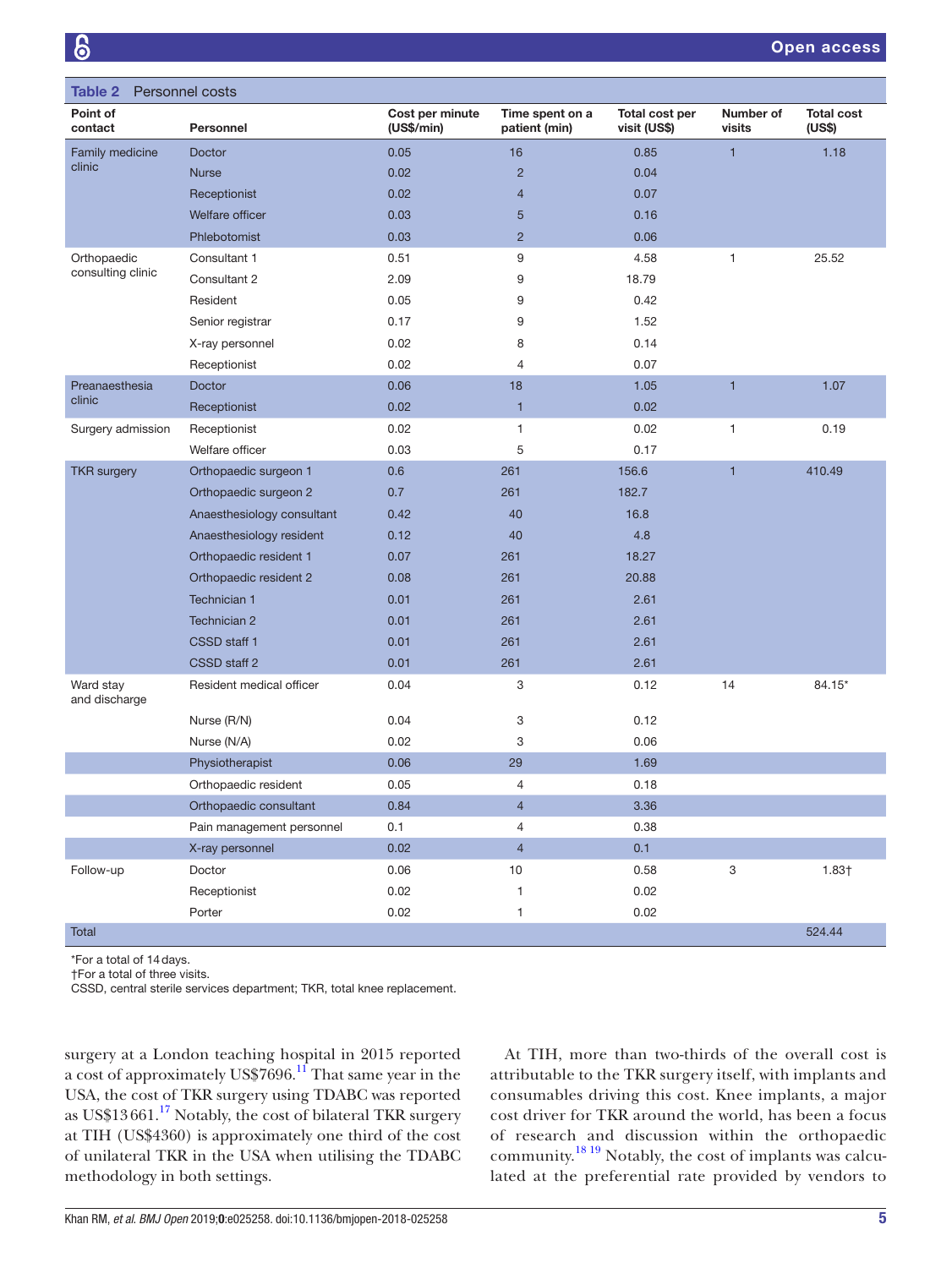<span id="page-5-0"></span>

| Breakdown of consumable costs<br>Table 3     |                                                                                                             |             |        |                                   |  |  |
|----------------------------------------------|-------------------------------------------------------------------------------------------------------------|-------------|--------|-----------------------------------|--|--|
| Consumable                                   | <b>Point of utilisation</b>                                                                                 | Cost (US\$) | $%$ of | Consumable cost % of Overall cost |  |  |
| <i>Implants</i>                              | <b>TKR</b> surgery                                                                                          | 1720.88     | 46.04  | 39.47                             |  |  |
| Operating theatre<br>consumables             | TKR surgery                                                                                                 | 343.89      | 9.20   | 7.89                              |  |  |
| Operating theatre and<br>anaesthesia charges | <b>TKR</b> surgery                                                                                          | 448.78      | 12.01  | 10.29                             |  |  |
| Medications                                  | Ward stay and discharge                                                                                     | 243.43      | 6.51   | 5.58                              |  |  |
| Ward consumables                             | Ward stay and discharge                                                                                     | 698.42      | 18.69  | 16.02                             |  |  |
| <b>Bandages</b>                              | Ward stay and discharge                                                                                     | 238.39      | 6.39   | 5.48                              |  |  |
| X-rays (eight films)                         | Orthopaedic consulting clinic,<br>preanaesthesia clinic, ward stay and<br>discharge $(3)$ , follow-up $(3)$ | 42.84       | 1.15   | 0.98                              |  |  |
| Spreadable costs/<br>miscellaneous items     | All                                                                                                         | 0.36        | 0.01   | 0.01                              |  |  |
| Total (US\$)                                 | All                                                                                                         | 3737.49     | 100.00 | 85.71                             |  |  |
| TKR, total knee replacement.                 |                                                                                                             |             |        |                                   |  |  |

TIH and not the market rate, suggesting that implants may be an even larger cost driver. This reinforces the importance of central negotiation with suppliers for discounting and cost reduction, particularly in the not-for-profit sector.

Ward stay, primarily driven by the average LOS of 14 days, amounts to nearly one third of the overall cost. This is in stark contrast to high-income countries, where LOS averages  $2 \text{ days}$ .<sup>10 20</sup> As many TIH patients are from lower socioeconomic households and often travel long distances to reach the facility, concerns regarding postoperative surveillance and rehabilitation have led to prolonged postoperative admissions, contributing significantly to overall cost. Given the influence of LOS on overall cost, a number of studies in high-income settings have explored demonstrating how enhanced recovery programmes (ERP) can reduce LOS without increasing readmission or complication rates.<sup>21-23</sup> Each additional day at TIH costs US\$92.1, suggesting that this is a ripe domain for process improvement and cost containment.

Using process maps, one can obtain granular analysis of time and cost that can be used to inform quality process improvement initiatives. Transparent cost analysis and process maps allow cost reduction and process redesign to improve outcomes at similar or lower costs. As a result of our study, numerous improvement opportunities were identified by management and clinicians, including (1) reduction in overall LOS through the adoption of an educational ERP; (2)addressing long wait times; (3) cost of multiple surgeons in theatre; (4) revisiting and revising hospital finances at the departmental level and (5) application of TDABC to other hospital processes. These opportunities and proposed solutions are outlined in detail [\(table](#page-6-13) 4).

Our study has several inherent limitations. First, process maps are resource intensive to create and reflect a fluid process that is constantly in flux. Second, given the free care model at TIH, certain capital and overhead costs were not readily accessible requiring several cost assumptions to be made. Equipment and consumables that were donated, for example, were included in the costing at market rates. Third, the estimate of TKR cost generated is perhaps impacted by financing models and procurement methods that are unique to TIH. Despite this, our study demonstrates the utility of a thorough microcosting methodology that can be scaled and adapted to other low-resource settings.

Due to ever increasing cost of medical care, the provision of high-quality value-based healthcare is a challenge for medical institutions across the globe, in both high-income settings and LMICs alike. In a low-resource setting, TDABC has the potential to be a useful tool to guide resource allocation and process improvement. $5<sup>17</sup>$  Directly tracing the patient flow allowed inductive modelling of the existing system of care and generation of discussion about the optimisation of the care cycle to create better outcomes and efficiencies. Such fine-tuning of care processes is particularly important in low-resourced health systems.<sup>[5](#page-6-4)</sup>

#### **CONCLUSIONS**

In this manuscript we explain the development, the relevance and the impact of TDABC in a low-resource setting. The success of applying these methods to a small TKR patients' cohort in this setting highlights the potential for studies with more heterogeneous groups of patients to better inform policy and programming. Reduction in wait times, appropriate discounting of implant costs,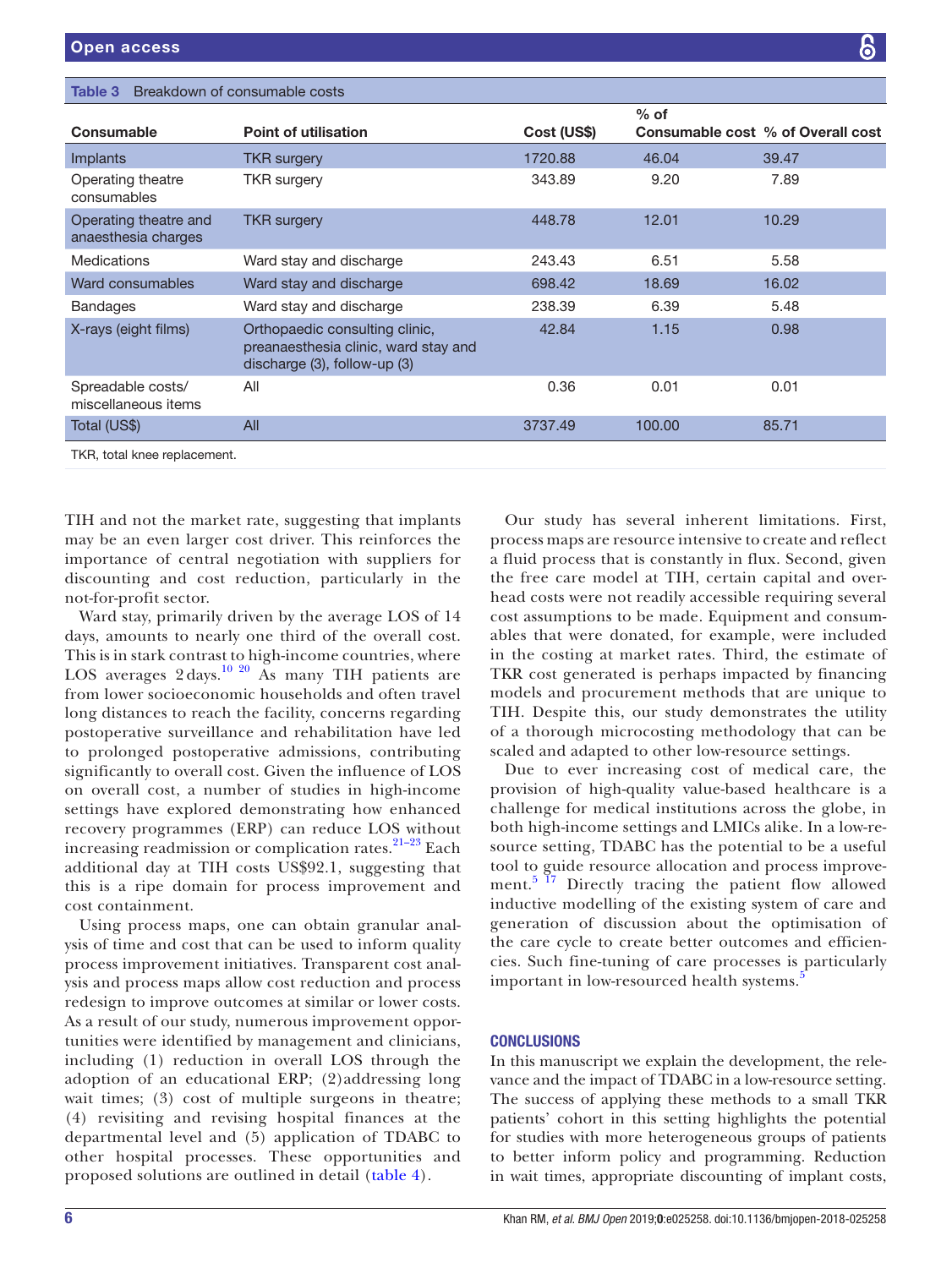<span id="page-6-13"></span>

| Improvement opportunities<br>Table 4 |                                                                                                          |                      |                                                                                                                       |  |  |
|--------------------------------------|----------------------------------------------------------------------------------------------------------|----------------------|-----------------------------------------------------------------------------------------------------------------------|--|--|
| Improvement opportunity              | Targeted phase of care                                                                                   | <b>Process issue</b> | <b>Plan of action</b>                                                                                                 |  |  |
| <b>Overall LOS</b>                   | Ward stay and discharge                                                                                  | Cost and time        | Adoption of educational ERP<br>to reduce LOS                                                                          |  |  |
| Wait times                           | Family medicine clinic,<br>orthopaedic consulting clinic,<br>preanaesthesia clinic, surgery<br>admission | Time                 | Reduction in wait times by<br>increasing the distribution of<br>consultation tokens from one<br>to two times per day. |  |  |
| Multiple surgeons in theatre         | <b>TKR</b> surgery                                                                                       | Cost                 | Reduction from two operating<br>specialists to one with minimal<br>time added but substantial<br>cost savings         |  |  |
| Hospital financing systems           | All                                                                                                      | Cost                 | Revisiting and revising hospital<br>finances at departmental level<br>based on lessons learnt from<br><b>TDABC</b>    |  |  |
| <b>Extension of TDABC</b>            | N/A                                                                                                      | Cost and time        | Application of TDABC to other<br>hospital departments and<br>processes such as cardiology<br>and the blood bank       |  |  |

ERP, enhanced recovery programmes; LOS, length of stay; TDABC, time-driven activity-based costing; TKR, total knee replacement.

reduction in LOS by adopting an ERP and other process improvement initiatives are proposed strategies for reducing the overall treatment cost.

#### Author affiliations

<sup>1</sup>Indus Hospital Research Center, The Indus Hospital, Karachi, Pakistan <sup>2</sup>Program in Global Surgery and Social Change, Harvard Medical School, Boston, Massachusetts, USA

3 General Surgery, Massachusetts General Hospital, Boston, Massachusetts, USA 4 Global Health Directorate, Indus Health Network, Karachi, Pakistan

5 Department for Public Health Sciences, Karolinska Institutet, Stockholm, Sweden <sup>6</sup>Department of Surgery, University of Connecticut, Farmington, Connecticut, USA <sup>7</sup>Department of Orthopedics, The Indus Hospital, Karachi, Pakistan <sup>8</sup>Global Health, Interactive Research and Development (IRD), Global, Singapore

Acknowledgements The authors thank and acknowledge Irfan Nasir, Asim Yar, Niaz Muhammad, Muhammad Asif and Waqar Ahmed for their help in collecting and compiling data for the study.

Contributors Conception: HH, MAC, MAK, RMK, ZA, SM and JM. Data collection: RMK, MAQ and ZA. Analysis: RMK, MAQ, ZA, HH and KA. Writing: KA, GD, HH, RMK, MAQ and JM.

Funding This project was made possible through contributions from the Harvard Medical School Center for Global Health Delivery—Dubai, and the Program in Global Surgery and Social Change at Harvard Medical School. GD was supported by the Swedish Society of Medicine and the Erik and Göran Ennerfelt Foundation.

#### Competing interests None declared.

Patient consent for publication Not required.

Ethics approval This study was approved by the institutional review boards at Boston Children's Hospital and Institutional Review Board—Interactive Research and Development.

Provenance and peer review Not commissioned; externally peer reviewed.

Data sharing statement No data are available. Costing data were collected by the research team which are confidential.

Open access This is an open access article distributed in accordance with the Creative Commons Attribution Non Commercial (CC BY-NC 4.0) license, which permits others to distribute, remix, adapt, build upon this work non-commercially, and license their derivative works on different terms, provided the original work is **REFERENCES** 

<span id="page-6-0"></span>1. Moradi-Lakeh M, Forouzanfar MH, Vollset SE, *et al*. Burden of musculoskeletal disorders in the Eastern Mediterranean Region, 1990-2013: findings from the Global Burden of Disease Study 2013. *[Ann Rheum Dis](http://dx.doi.org/10.1136/annrheumdis-2016-210146)* 2017;76:1365–73.

properly cited, appropriate credit is given, any changes made indicated, and the use is non-commercial. See: [http://creativecommons.org/licenses/by-nc/4.0/.](http://creativecommons.org/licenses/by-nc/4.0/)

- <span id="page-6-1"></span>2. Farooqi A, Gibson T. Prevalence of the major rheumatic disorders in the adult population of north Pakistan. *[Br J Rheumatol](http://dx.doi.org/10.1093/rheumatology/37.5.491)* 1998;37:491–5.
- <span id="page-6-2"></span>3. Burn E, Liddle AD, Hamilton TW, *et al*. Cost-effectiveness of unicompartmental compared with total knee replacement: a population-based study using data from the National Joint Registry for England and Wales. *[BMJ Open](http://dx.doi.org/10.1136/bmjopen-2017-020977)* 2018;8:e020977.
- <span id="page-6-3"></span>4. Kohn MD, Sassoon AA, Fernando ND. Classifications in brief: Kellgren-Lawrence Classification of Osteoarthritis. *[Clin Orthop Relat](http://dx.doi.org/10.1007/s11999-016-4732-4)  [Res](http://dx.doi.org/10.1007/s11999-016-4732-4)* 2016;474:1886–93.
- <span id="page-6-4"></span>5. McBain RK, Jerome G, Warsh J, *et al*. Rethinking the cost of healthcare in low-resource settings: the value of time-driven activitybased costing. *[BMJ Glob Health](http://dx.doi.org/10.1136/bmjgh-2016-000134)* 2016;1:e000134.
- <span id="page-6-5"></span>6. Kaplan RS, Anderson SR. Time-driven activity-based costing. *[Harv](http://www.ncbi.nlm.nih.gov/pubmed/15559451)  [Bus Rev](http://www.ncbi.nlm.nih.gov/pubmed/15559451)* 2004;82:131–8.
- <span id="page-6-6"></span>7. Yu YR, Abbas PI, Smith CM, *et al*. Time-driven activity-based costing to identify opportunities for cost reduction in pediatric appendectomy. *[J Pediatr Surg](http://dx.doi.org/10.1016/j.jpedsurg.2016.09.019)* 2016;51:1962–6.
- <span id="page-6-7"></span>8. Daniels KM, Lappi MD, Sporn SF, *et al*. Assessing the cost of prophylactic antibiotic use after cleft lip and lip adhesion Procedures. *[J Healthc Manag](http://dx.doi.org/10.1097/00115514-201607000-00007)* 2016;61:282–9.
- <span id="page-6-8"></span>9. Keel G, Savage C, Rafiq M, *et al*. Time-driven activity-based costing in health care: a systematic review of the literature. *[Health Policy](http://dx.doi.org/10.1016/j.healthpol.2017.04.013)* 2017;121:755–63.
- <span id="page-6-12"></span>10. Andreasen SE, Holm HB, Jørgensen M, *et al*. Time-driven activity-based cost of fast-track total hip and knee arthroplasty. *[J](http://dx.doi.org/10.1016/j.arth.2016.12.040)  [Arthroplasty](http://dx.doi.org/10.1016/j.arth.2016.12.040)* 2017;32:1747–55.
- <span id="page-6-11"></span>11. Chen A, Sabharwal S, Akhtar K, *et al*. Time-driven activity based costing of total knee replacement surgery at a London teaching hospital. *[Knee](http://dx.doi.org/10.1016/j.knee.2015.07.006)* 2015;22:640–5.
- <span id="page-6-9"></span>12. Dreghorn CR, Roughneen P, Graham J, *et al*. The real cost of joint replacement. *[Br Med J](http://dx.doi.org/10.1136/bmj.292.6536.1636-a)* 1986;292:1636–7.
- <span id="page-6-10"></span>13. Effenberger H, Rehart S, Zumstein MD, *et al*. Financing in knee arthroplasty: a benchmarking analysis. *[Arch Orthop Trauma Surg](http://dx.doi.org/10.1007/s00402-008-0570-5)* 2008;128:1349–56.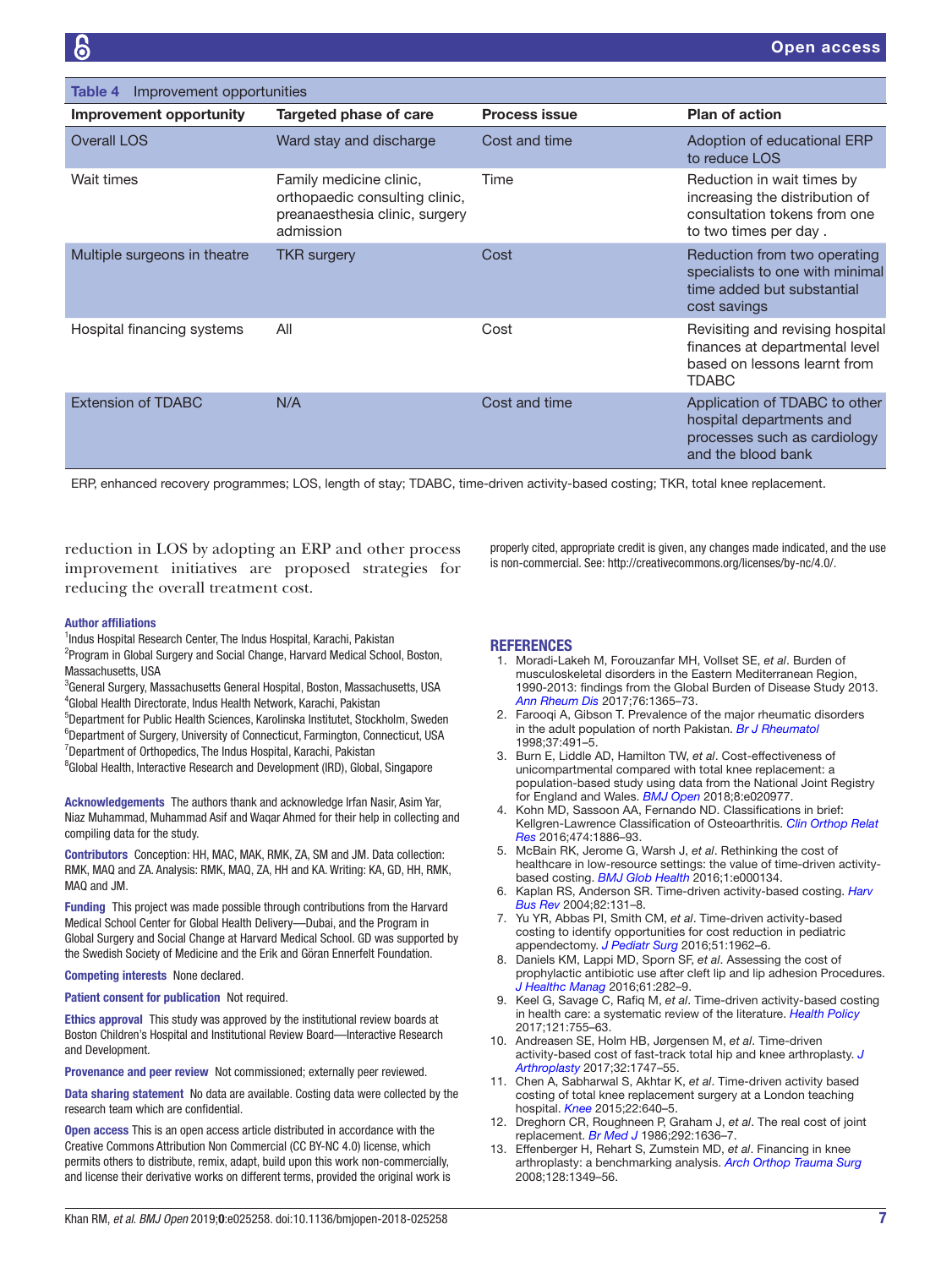#### Open access

- 14. Ilfeld BM, Mariano ER, Williams BA, *et al*. Hospitalization costs of total knee arthroplasty with a continuous femoral nerve block provided only in the hospital versus on an ambulatory basis: a retrospective, case-control, cost-minimization analysis. *[Reg Anesth](http://dx.doi.org/10.1016/j.rapm.2006.10.010)  [Pain Med](http://dx.doi.org/10.1016/j.rapm.2006.10.010)* 2007;32:46–54.
- 15. Palsis JA, Brehmer TS, Pellegrini VD, *et al*. The cost of joint replacement: comparing two approaches to evaluating costs of total hip and knee arthroplasty. *[J Bone Joint Surg Am](http://dx.doi.org/10.2106/JBJS.17.00161)* 2018;100:326–33.
- 16. Zhang Y, Zhang H, Clarke HD, *et al*. Analysis of total joint arthroplasty costs in Chinese patients. *[J Arthroplasty](http://dx.doi.org/10.1016/j.arth.2012.01.014)* 2012;27:1423–8.
- <span id="page-7-0"></span>17. Akhavan S, Ward L, Bozic KJ. Time-driven activity-based costing more accurately reflects costs in arthroplasty surgery. *[Clin Orthop](http://dx.doi.org/10.1007/s11999-015-4214-0)  [Relat Res](http://dx.doi.org/10.1007/s11999-015-4214-0)* 2016;474:8–15.
- <span id="page-7-1"></span>18. Jain NB. Variability in costs associated with total hip and knee replacement implants. *J Bone Joint Surg Am* 2012;94:e140.
- 19. Robinson JC, Pozen A, Tseng S, *et al*. Variability in costs associated with total hip and knee replacement implants. *[J Bone Joint Surg Am](http://dx.doi.org/10.2106/JBJS.K.00355)* 2012;94:1693–8.
- 20. Solomon L, Sullivan T, Ding G. Length of hospital stay after total knee replacement: the effect of patient controled Analgesia. *Orthopaedic Proceedings* 2012.
- <span id="page-7-2"></span>21. Dwyer AJ, Thomas W, Humphry S, *et al*. Enhanced recovery programme for total knee replacement to reduce the length of hospital stay. *[J Orthop Surg](http://dx.doi.org/10.1177/230949901402200206)* 2014;22:150–4.
- 22. McDonald DA, Siegmeth R, Deakin AH, *et al*. An enhanced recovery programme for primary total knee arthroplasty in the United Kingdom--follow up at one year. *[Knee](http://dx.doi.org/10.1016/j.knee.2011.07.012)* 2012;19:525–9.
- 23. Paton F, Chambers D, Wilson P, *et al*. Effectiveness and implementation of enhanced recovery after surgery programmes: a rapid evidence synthesis. *[BMJ Open](http://dx.doi.org/10.1136/bmjopen-2014-005015)* 2014;4:e005015.